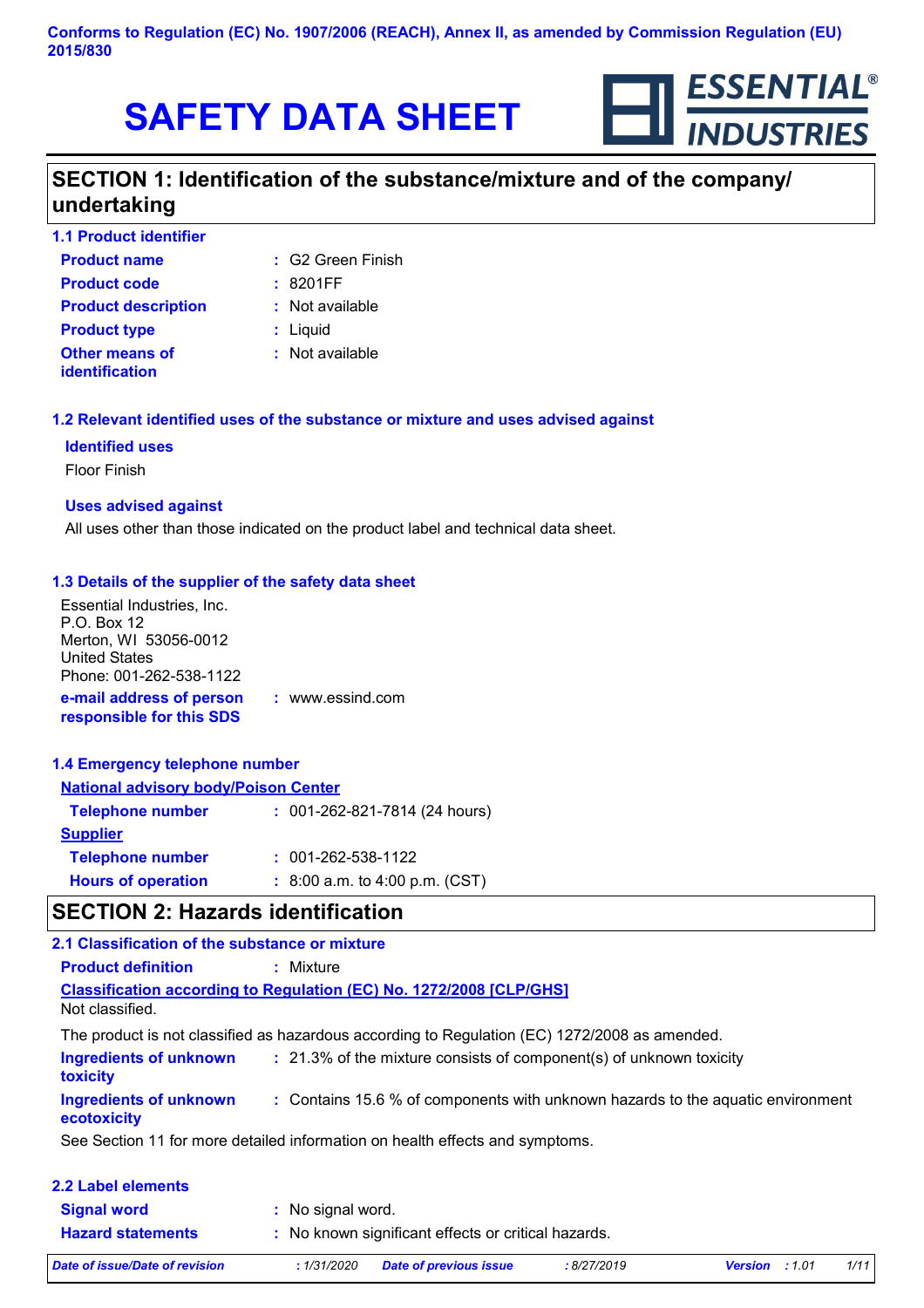# **SECTION 2: Hazards identification**

| <b>Precautionary statements</b>                                                                                                                                 |                                                                                                                                  |
|-----------------------------------------------------------------------------------------------------------------------------------------------------------------|----------------------------------------------------------------------------------------------------------------------------------|
| <b>General</b>                                                                                                                                                  | : Read label before use. Keep out of reach of children. If medical advice is needed,<br>have product container or label at hand. |
| <b>Prevention</b>                                                                                                                                               | : Not applicable                                                                                                                 |
| <b>Response</b>                                                                                                                                                 | : Not applicable                                                                                                                 |
| <b>Storage</b>                                                                                                                                                  | : Not applicable                                                                                                                 |
| <b>Disposal</b>                                                                                                                                                 | : Not applicable                                                                                                                 |
| <b>Supplemental label</b><br>elements                                                                                                                           | : Not applicable                                                                                                                 |
| <b>Annex XVII - Restrictions</b><br>on the manufacture,<br>placing on the market and<br>use of certain dangerous<br>substances, mixtures and<br><b>articles</b> | : Not applicable                                                                                                                 |
| <b>Special packaging requirements</b>                                                                                                                           |                                                                                                                                  |
| <b>Containers to be fitted</b><br>with child-resistant<br>fastenings                                                                                            | : Not applicable                                                                                                                 |
| <b>Tactile warning of danger : Not applicable</b>                                                                                                               |                                                                                                                                  |

## **2.3 Other hazards**

**Other hazards which do : not result in classification** : None known.

# **SECTION 3: Composition/information on ingredients**

| <b>Product/ingredient name</b>                                 | <b>Identifiers</b>             | $\frac{9}{6}$ | <b>Regulation (EC) No.</b><br>1272/2008 [CLP]                                 | <b>Type</b> |
|----------------------------------------------------------------|--------------------------------|---------------|-------------------------------------------------------------------------------|-------------|
| 2-(2-ethoxyethoxy) ethanol                                     | EC: 203-919-7<br>CAS: 111-90-0 | $\leq 5$      | Eye Irrit. 2, H319                                                            | $[1]$       |
| tris(2-butoxyethyl) phosphate<br>EC: 201-122-9<br>CAS: 78-51-3 |                                | צ≥            | Eye Irrit. 2, H319<br>Aquatic Chronic 3,<br>H412                              | $[1]$       |
|                                                                |                                |               | See Section 16 for<br>the full text of the H<br>statements declared<br>above. |             |

There are no additional ingredients present which, within the current knowledge of the supplier and in the concentrations applicable, are classified as hazardous to health or the environment, are PBTs, vPvBs or Substances of equivalent concern, or have been assigned a workplace exposure limit and hence require reporting in this section.

Type

[1] Substance classified with a health or environmental hazard

[2] Substance with a workplace exposure limit

[3] Substance meets the criteria for PBT according to Regulation (EC) No. 1907/2006, Annex XIII

[4] Substance meets the criteria for vPvB according to Regulation (EC) No. 1907/2006, Annex XIII

[5] Substance of equivalent concern

[6] Additional disclosure due to company policy

Occupational exposure limits, if available, are listed in Section 8.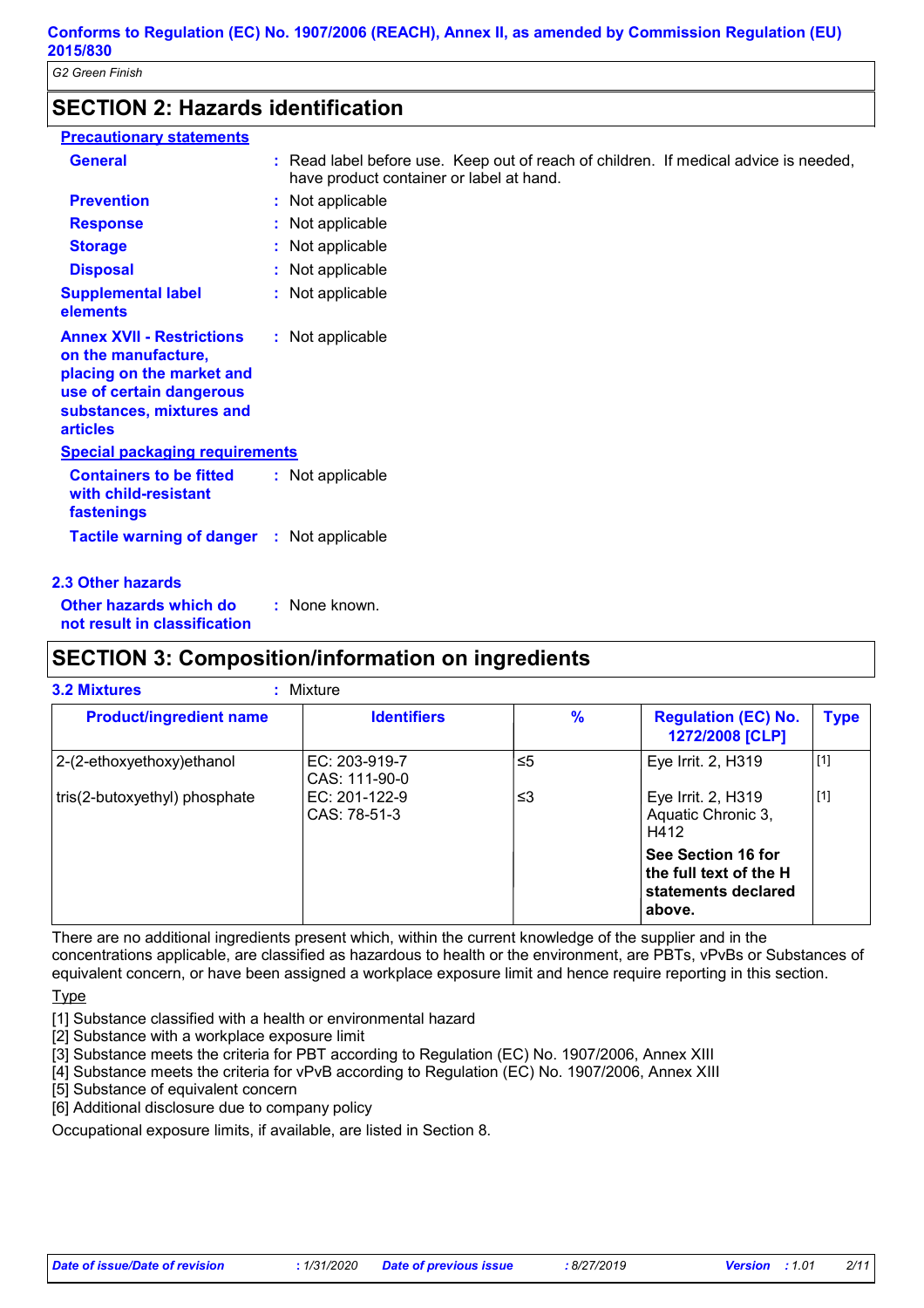# **SECTION 4: First aid measures**

| 4.1 Description of first aid measures |                                                                                                                                                                                                                                                                                                                                                           |
|---------------------------------------|-----------------------------------------------------------------------------------------------------------------------------------------------------------------------------------------------------------------------------------------------------------------------------------------------------------------------------------------------------------|
| <b>Eye contact</b>                    | : Immediately flush eyes with plenty of water, occasionally lifting the upper and lower<br>eyelids. Check for and remove any contact lenses. Get medical attention if irritation<br>occurs.                                                                                                                                                               |
| <b>Inhalation</b>                     | : Remove victim to fresh air and keep at rest in a position comfortable for breathing.<br>Get medical attention if symptoms occur.                                                                                                                                                                                                                        |
| <b>Skin contact</b>                   | : Flush contaminated skin with plenty of water. Remove contaminated clothing and<br>shoes. Get medical attention if symptoms occur.                                                                                                                                                                                                                       |
| <b>Ingestion</b>                      | : Wash out mouth with water. Remove victim to fresh air and keep at rest in a<br>position comfortable for breathing. If material has been swallowed and the exposed<br>person is conscious, give small quantities of water to drink. Do not induce vomiting<br>unless directed to do so by medical personnel. Get medical attention if symptoms<br>occur. |
| <b>Protection of first-aiders</b>     | : No action shall be taken involving any personal risk or without suitable training.                                                                                                                                                                                                                                                                      |

# **4.2 Most important symptoms and effects, both acute and delayed**

| <b>Potential acute health effects</b>               |
|-----------------------------------------------------|
| : No known significant effects or critical hazards. |
| : No known significant effects or critical hazards. |
| : No known significant effects or critical hazards. |
| : No known significant effects or critical hazards. |
| Over-exposure signs/symptoms                        |
| : No specific data.                                 |
| : No specific data.                                 |
| : No specific data.                                 |
| : No specific data.                                 |
|                                                     |

## **4.3 Indication of any immediate medical attention and special treatment needed**

| <b>Notes to physician</b>  | : Treat symptomatically. Contact poison treatment specialist immediately if large<br>quantities have been ingested or inhaled. |
|----------------------------|--------------------------------------------------------------------------------------------------------------------------------|
| <b>Specific treatments</b> | : No specific treatment.                                                                                                       |

# **SECTION 5: Firefighting measures**

| 5.1 Extinguishing media<br><b>Suitable extinguishing</b> | : Use an extinguishing agent suitable for the surrounding fire.                                                                                                                                     |
|----------------------------------------------------------|-----------------------------------------------------------------------------------------------------------------------------------------------------------------------------------------------------|
| media                                                    |                                                                                                                                                                                                     |
| <b>Unsuitable extinguishing</b><br>media                 | : None known.                                                                                                                                                                                       |
|                                                          | 5.2 Special hazards arising from the substance or mixture                                                                                                                                           |
| <b>Hazards from the</b><br>substance or mixture          | : In a fire or if heated, a pressure increase will occur and the container may burst.                                                                                                               |
| <b>Hazardous combustion</b><br>products                  | : Decomposition products may include the following materials:<br>carbon dioxide<br>carbon monoxide<br>phosphorus oxides                                                                             |
| <b>5.3 Advice for firefighters</b>                       |                                                                                                                                                                                                     |
| <b>Special protective actions</b><br>for fire-fighters   | : Promptly isolate the scene by removing all persons from the vicinity of the incident if<br>there is a fire. No action shall be taken involving any personal risk or without<br>suitable training. |
| <b>Date of issue/Date of revision</b>                    | : 1/31/2020<br>3/11<br><b>Date of previous issue</b><br>:8/27/2019<br>:1.01<br><b>Version</b>                                                                                                       |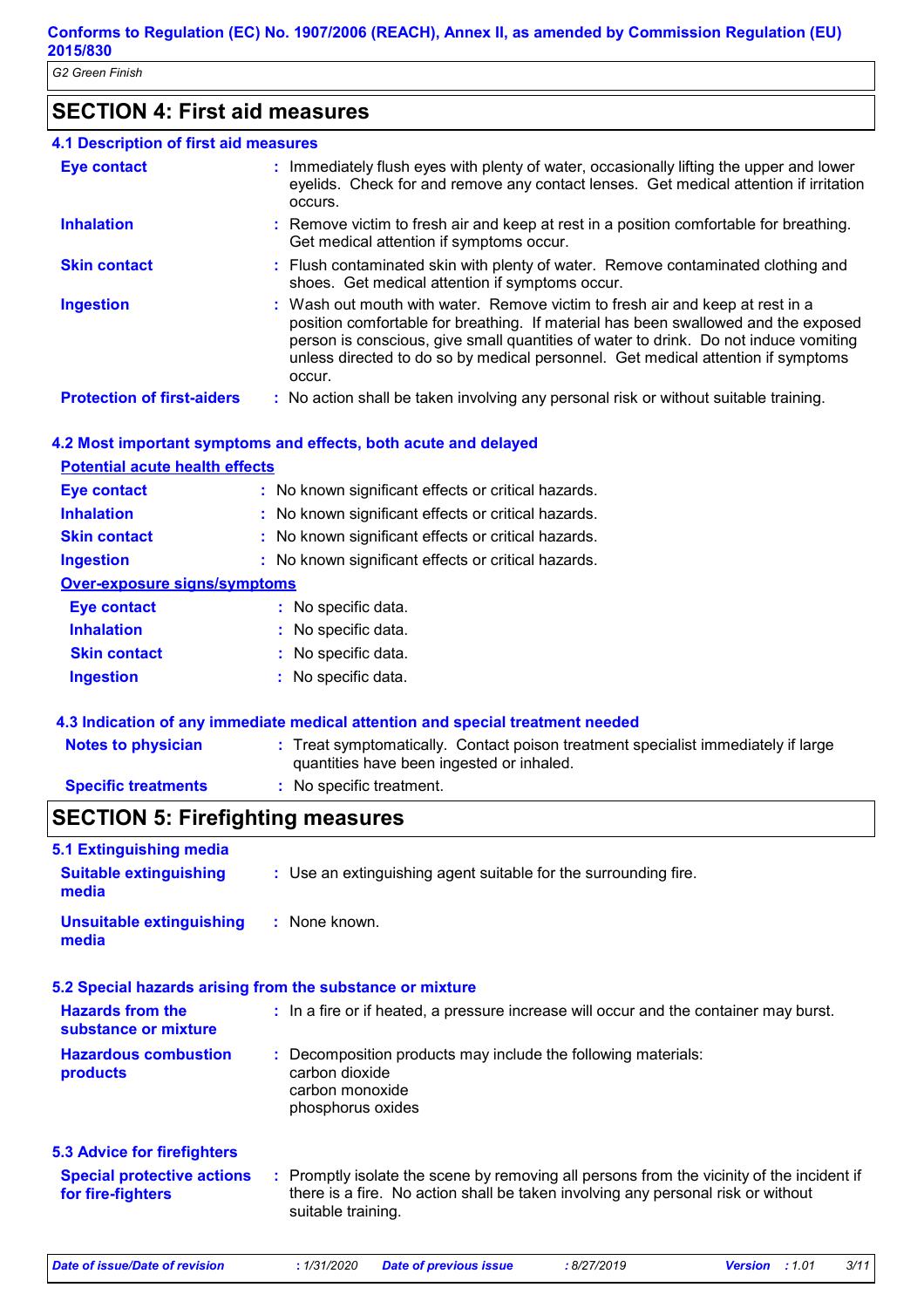| G2 Green Finish                                          |                                                                                                                                                                                                                                                                                                                                                                                                                                                                              |
|----------------------------------------------------------|------------------------------------------------------------------------------------------------------------------------------------------------------------------------------------------------------------------------------------------------------------------------------------------------------------------------------------------------------------------------------------------------------------------------------------------------------------------------------|
| <b>SECTION 5: Firefighting measures</b>                  |                                                                                                                                                                                                                                                                                                                                                                                                                                                                              |
| <b>Special protective</b><br>equipment for fire-fighters | : Fire-fighters should wear appropriate protective equipment and self-contained<br>breathing apparatus (SCBA) with a full face-piece operated in positive pressure<br>mode. Clothing for fire-fighters (including helmets, protective boots and gloves)<br>conforming to European standard EN 469 will provide a basic level of protection for<br>chemical incidents.                                                                                                        |
| <b>SECTION 6: Accidental release measures</b>            |                                                                                                                                                                                                                                                                                                                                                                                                                                                                              |
|                                                          | 6.1 Personal precautions, protective equipment and emergency procedures                                                                                                                                                                                                                                                                                                                                                                                                      |
| <b>For non-emergency</b><br>personnel                    | : No action shall be taken involving any personal risk or without suitable training.<br>Evacuate surrounding areas. Keep unnecessary and unprotected personnel from<br>entering. Do not touch or walk through spilled material. Put on appropriate<br>personal protective equipment.                                                                                                                                                                                         |
|                                                          | For emergency responders : If specialized clothing is required to deal with the spillage, take note of any<br>information in Section 8 on suitable and unsuitable materials. See also the<br>information in "For non-emergency personnel".                                                                                                                                                                                                                                   |
| <b>6.2 Environmental</b><br>precautions                  | : Avoid dispersal of spilled material and runoff and contact with soil, waterways,<br>drains and sewers. Inform the relevant authorities if the product has caused<br>environmental pollution (sewers, waterways, soil or air).                                                                                                                                                                                                                                              |
|                                                          | 6.3 Methods and materials for containment and cleaning up                                                                                                                                                                                                                                                                                                                                                                                                                    |
| <b>Small spill</b>                                       | : Stop leak if without risk. Move containers from spill area. Dilute with water and mop<br>up if water-soluble. Alternatively, or if water-insoluble, absorb with an inert dry<br>material and place in an appropriate waste disposal container. Dispose of via a<br>licensed waste disposal contractor.                                                                                                                                                                     |
| <b>Large spill</b>                                       | Stop leak if without risk. Move containers from spill area. Prevent entry into sewers,<br>water courses, basements or confined areas. Wash spillages into an effluent<br>treatment plant or proceed as follows. Contain and collect spillage with non-<br>combustible, absorbent material e.g. sand, earth, vermiculite or diatomaceous earth<br>and place in container for disposal according to local regulations. Dispose of via a<br>licensed waste disposal contractor. |
| 6.4 Reference to other<br>sections                       | : See Section 1 for emergency contact information.<br>See Section 8 for information on appropriate personal protective equipment.<br>See Section 13 for additional waste treatment information.                                                                                                                                                                                                                                                                              |

# **SECTION 7: Handling and storage**

The information in this section contains generic advice and guidance. The list of Identified Uses in Section 1 should be consulted for any available use-specific information provided in the Exposure Scenario(s).

# **7.1 Precautions for safe handling Protective measures :**

- : Put on appropriate personal protective equipment (see Section 8).
- **Advice on general occupational hygiene :** Eating, drinking and smoking should be prohibited in areas where this material is handled, stored and processed. Workers should wash hands and face before eating, drinking and smoking. Remove contaminated clothing and protective equipment before entering eating areas. See also Section 8 for additional information on hygiene measures.

# **7.2 Conditions for safe storage, including any incompatibilities**

Store in accordance with local regulations. Store in original container protected from direct sunlight in a dry, cool and well-ventilated area, away from incompatible materials and food and drink. Keep container tightly closed and sealed until ready for use. Containers that have been opened must be carefully resealed and kept upright to prevent leakage. Do not store in unlabeled containers. Use appropriate containment to avoid environmental contamination. See Section 10 for incompatible materials before handling or use.

| 7.3 Specific end use(s)        |                                       |           |                          |      |
|--------------------------------|---------------------------------------|-----------|--------------------------|------|
| <b>Recommendations</b>         | Not available                         |           |                          |      |
| Date of issue/Date of revision | Date of previous issue<br>: 1/31/2020 | 8/27/2019 | : 1.01<br><b>Version</b> | 4/11 |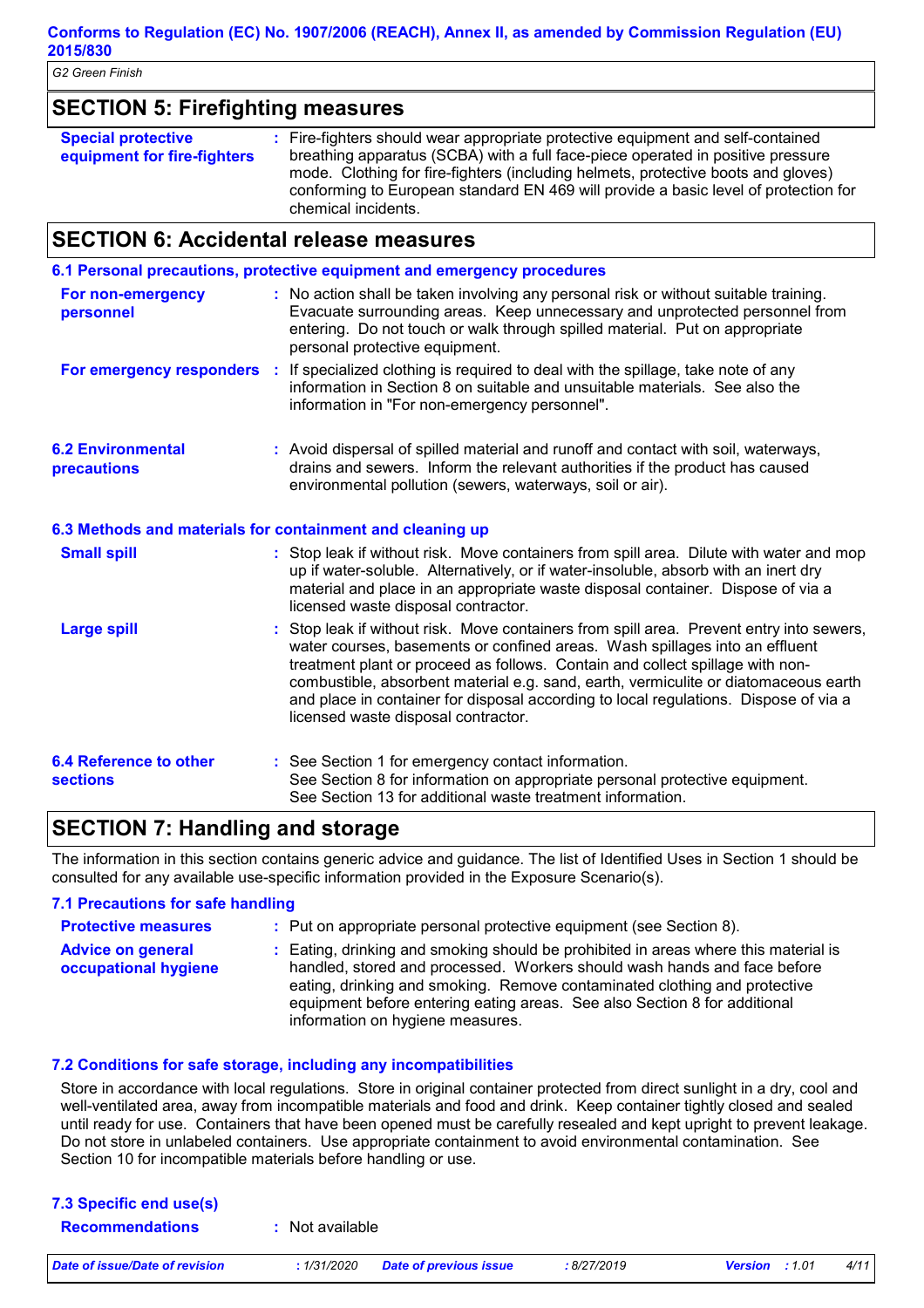# **SECTION 7: Handling and storage**

**Industrial sector specific : solutions** : Not available

# **SECTION 8: Exposure controls/personal protection**

The information in this section contains generic advice and guidance. Information is provided based on typical anticipated uses of the product. Additional measures might be required for bulk handling or other uses that could significantly increase worker exposure or environmental releases.

#### **8.1 Control parameters**

**Occupational exposure limits**

No exposure limit value known.

**Recommended monitoring**  If this product contains ingredients with exposure limits, personal, workplace **: procedures** atmosphere or biological monitoring may be required to determine the effectiveness of the ventilation or other control measures and/or the necessity to use respiratory protective equipment. Reference should be made to monitoring standards, such as the following: European Standard EN 689 (Workplace atmospheres - Guidance for the assessment of exposure by inhalation to chemical agents for comparison with limit values and measurement strategy) European Standard EN 14042 (Workplace atmospheres - Guide for the application and use of procedures for the assessment of exposure to chemical and biological agents) European Standard EN 482 (Workplace atmospheres - General requirements for the performance of procedures for the measurement of chemical agents) Reference to national guidance documents for methods for the determination of hazardous substances will also be required.

## **DNELs/DMELs**

No DNELs/DMELs available.

#### **PNECs**

No PNECs available.

| <b>8.2 Exposure controls</b>               |                                                                                                                                                                                                                                                                                                                                                                                                   |
|--------------------------------------------|---------------------------------------------------------------------------------------------------------------------------------------------------------------------------------------------------------------------------------------------------------------------------------------------------------------------------------------------------------------------------------------------------|
| <b>Appropriate engineering</b><br>controls | Good general ventilation should be sufficient to control worker exposure to airborne<br>contaminants.                                                                                                                                                                                                                                                                                             |
| <b>Individual protection measures</b>      |                                                                                                                                                                                                                                                                                                                                                                                                   |
| <b>Hygiene measures</b>                    | : Wash hands, forearms and face thoroughly after handling chemical products,<br>before eating, smoking and using the lavatory and at the end of the working period.<br>Appropriate techniques should be used to remove potentially contaminated clothing.<br>Wash contaminated clothing before reusing. Ensure that eyewash stations and<br>safety showers are close to the workstation location. |
| <b>Eye/face protection</b>                 | : Safety eyewear complying with an approved standard should be used when a risk<br>assessment indicates this is necessary to avoid exposure to liquid splashes, mists,<br>gases or dusts. If contact is possible, the following protection should be worn,<br>unless the assessment indicates a higher degree of protection: safety glasses with<br>side-shields.                                 |
| <b>Skin protection</b>                     |                                                                                                                                                                                                                                                                                                                                                                                                   |
| <b>Hand protection</b>                     | : Chemical-resistant, impervious gloves complying with an approved standard should<br>be worn at all times when handling chemical products if a risk assessment indicates<br>this is necessary.                                                                                                                                                                                                   |
| <b>Body protection</b>                     | : Personal protective equipment for the body should be selected based on the task<br>being performed and the risks involved and should be approved by a specialist<br>before handling this product.                                                                                                                                                                                               |
| <b>Other skin protection</b>               | : Appropriate footwear and any additional skin protection measures should be<br>selected based on the task being performed and the risks involved and should be<br>approved by a specialist before handling this product.                                                                                                                                                                         |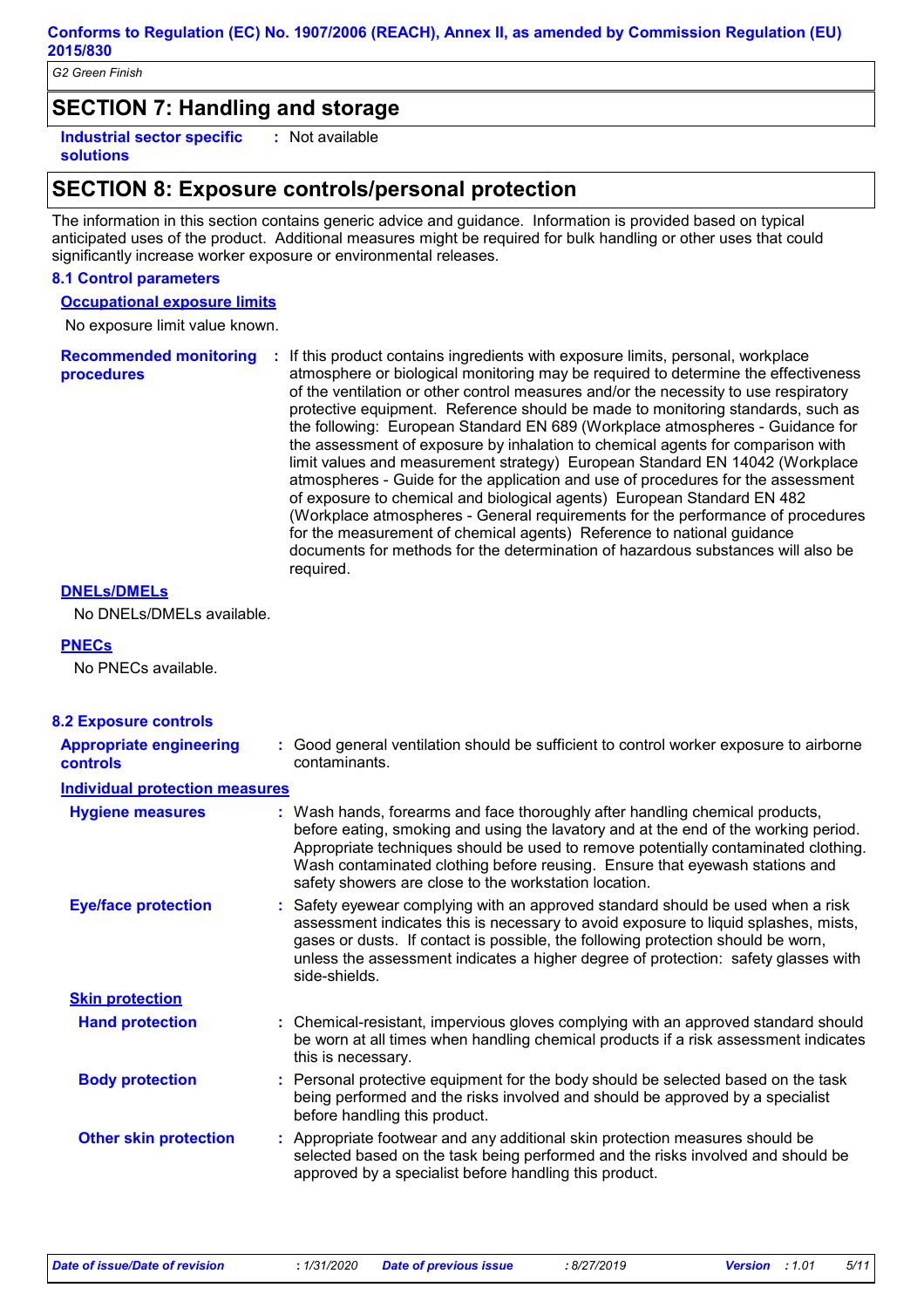# **SECTION 8: Exposure controls/personal protection**

| <b>Respiratory protection</b>                    | : Based on the hazard and potential for exposure, select a respirator that meets the<br>appropriate standard or certification. Respirators must be used according to a<br>respiratory protection program to ensure proper fitting, training, and other important<br>aspects of use.                                             |
|--------------------------------------------------|---------------------------------------------------------------------------------------------------------------------------------------------------------------------------------------------------------------------------------------------------------------------------------------------------------------------------------|
| <b>Environmental exposure</b><br><b>controls</b> | : Emissions from ventilation or work process equipment should be checked to<br>ensure they comply with the requirements of environmental protection legislation.<br>In some cases, fume scrubbers, filters or engineering modifications to the process<br>equipment will be necessary to reduce emissions to acceptable levels. |

# **SECTION 9: Physical and chemical properties**

|                                                                  | 9.1 Information on basic physical and chemical properties |                                 |  |  |  |  |
|------------------------------------------------------------------|-----------------------------------------------------------|---------------------------------|--|--|--|--|
| <b>Appearance</b>                                                |                                                           |                                 |  |  |  |  |
| <b>Physical state</b>                                            |                                                           | : Liquid                        |  |  |  |  |
| <b>Color</b>                                                     |                                                           | : Milky White (No dye added)    |  |  |  |  |
| Odor                                                             |                                                           | Bland (No fragrance added)      |  |  |  |  |
| <b>Odor threshold</b>                                            |                                                           | Not available                   |  |  |  |  |
| pH                                                               |                                                           | 7.1                             |  |  |  |  |
| <b>Melting point/freezing point</b>                              |                                                           | $: 0^{\circ}C$                  |  |  |  |  |
| Initial boiling point and<br>boiling range                       |                                                           | $100^{\circ}$ C                 |  |  |  |  |
| <b>Flash point</b>                                               |                                                           | Closed cup: $>93.334^{\circ}$ C |  |  |  |  |
| <b>Evaporation rate</b>                                          |                                                           | Not available                   |  |  |  |  |
| <b>Flammability (solid, gas)</b>                                 |                                                           | : Not available                 |  |  |  |  |
| <b>Upper/lower flammability or</b><br>explosive limits           |                                                           | : Not available                 |  |  |  |  |
| <b>Vapor pressure</b>                                            |                                                           | : <4 kPa [room temperature]     |  |  |  |  |
| <b>Vapor density</b>                                             |                                                           | $<$ 1 [Air = 1]                 |  |  |  |  |
| <b>Relative density</b>                                          |                                                           | $1.03$ g/cm <sup>3</sup>        |  |  |  |  |
| <b>Solubility(ies)</b>                                           |                                                           | : Not available                 |  |  |  |  |
| <b>Partition coefficient: n-octanol/: Not available</b><br>water |                                                           |                                 |  |  |  |  |
| <b>Auto-ignition temperature</b>                                 | t.                                                        | Not available                   |  |  |  |  |
| <b>Decomposition temperature</b>                                 |                                                           | : Not available                 |  |  |  |  |
| <b>Viscosity</b>                                                 |                                                           | : Not available                 |  |  |  |  |
| <b>Explosive properties</b>                                      |                                                           | : Not available                 |  |  |  |  |
| <b>Oxidizing properties</b>                                      |                                                           | : Not available                 |  |  |  |  |
| <b>VOC content</b>                                               |                                                           | 1%                              |  |  |  |  |
| 9.2 Other information                                            |                                                           |                                 |  |  |  |  |
| <b>Solubility in water</b>                                       | ŧ.                                                        | Not available                   |  |  |  |  |

# **SECTION 10: Stability and reactivity**

| <b>10.1 Reactivity</b>                            | : No specific test data related to reactivity available for this product or its ingredients.  |  |
|---------------------------------------------------|-----------------------------------------------------------------------------------------------|--|
| <b>10.2 Chemical stability</b>                    | : The product is stable.                                                                      |  |
| <b>10.3 Possibility of</b><br>hazardous reactions | : Under normal conditions of storage and use, hazardous reactions will not occur.             |  |
| <b>10.4 Conditions to avoid</b>                   | : No specific data.                                                                           |  |
| <b>10.5 Incompatible materials</b>                | No specific data.<br>÷.                                                                       |  |
| Date of issue/Date of revision                    | 6/11<br><b>Date of previous issue</b><br>: 1/31/2020<br>:8/27/2019<br><b>Version</b><br>:1.01 |  |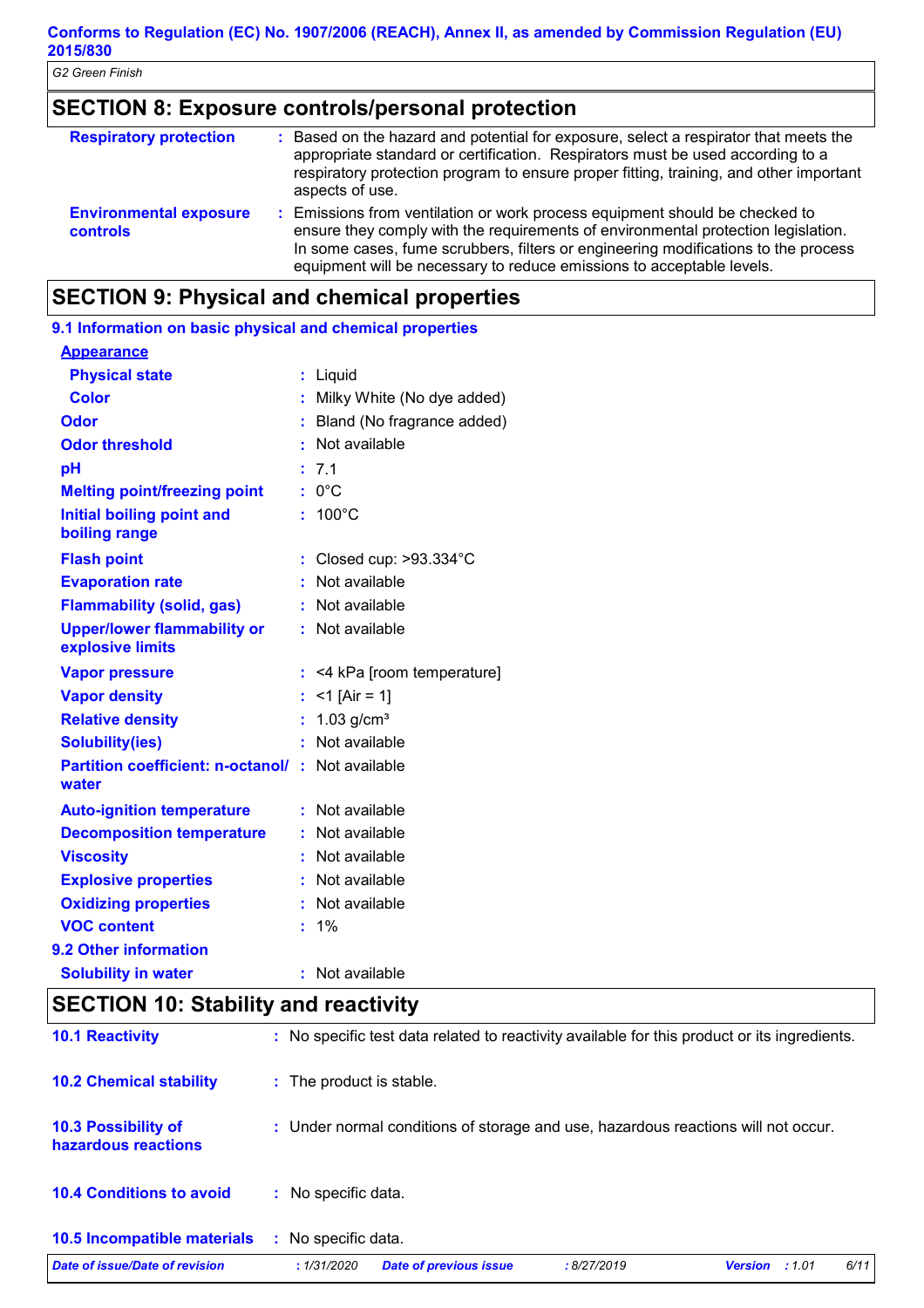*G2 Green Finish*

# **SECTION 10: Stability and reactivity**

#### **10.6 Hazardous decomposition products**

Under normal conditions of storage and use, hazardous decomposition products **:** should not be produced.

# **SECTION 11: Toxicological information**

## **11.1 Information on toxicological effects**

# **Acute toxicity**

| <b>Product/ingredient name</b>                                       | <b>Result</b>           | <b>Species</b> | <b>Dose</b>            | <b>Exposure</b> |
|----------------------------------------------------------------------|-------------------------|----------------|------------------------|-----------------|
| $ 2-(2-ethoxyethoxy)ethanol$<br>$ tris(2-butoxyethyl) $<br>phosphate | ILD50 Oral<br>LD50 Oral | Rat<br>Rat     | 7500 mg/kg<br>$3$ g/kg |                 |
| <b>Conclusion/Summary</b>                                            | : Not available         |                |                        |                 |

# **Acute toxicity estimates**

Not available.

## **Irritation/Corrosion**

| <b>Product/ingredient name</b>                            | <b>Result</b>            | <b>Species</b> | <b>Score</b>   | <b>Exposure</b>                          | <b>Observation</b> |
|-----------------------------------------------------------|--------------------------|----------------|----------------|------------------------------------------|--------------------|
| 2-(2-ethoxyethoxy)ethanol                                 | Eyes - Mild irritant     | Rabbit         | ÷,             | 125                                      |                    |
|                                                           | Eyes - Moderate irritant | Rabbit         | $\blacksquare$ | milligrams<br>500                        |                    |
|                                                           | Skin - Mild irritant     | Rabbit         | $\blacksquare$ | milligrams<br>24 hours 500<br>milligrams |                    |
| tris(2-butoxyethyl) phosphate                             | Eyes - Mild irritant     | Rabbit         | $\blacksquare$ | 24 hours 500                             |                    |
|                                                           | Skin - Mild irritant     | Rabbit         | $\blacksquare$ | milligrams<br>24 hours 500<br>milligrams |                    |
| <b>Conclusion/Summary</b>                                 | : Not available.         |                |                |                                          |                    |
| <b>Sensitization</b>                                      |                          |                |                |                                          |                    |
| <b>Conclusion/Summary</b>                                 | : Not available.         |                |                |                                          |                    |
| <b>Mutagenicity</b>                                       |                          |                |                |                                          |                    |
| <b>Conclusion/Summary</b>                                 | : Not available          |                |                |                                          |                    |
| <b>Carcinogenicity</b>                                    |                          |                |                |                                          |                    |
| <b>Conclusion/Summary</b>                                 | : Not available          |                |                |                                          |                    |
| <b>Reproductive toxicity</b>                              |                          |                |                |                                          |                    |
| <b>Conclusion/Summary</b>                                 | : Not available          |                |                |                                          |                    |
| <b>Teratogenicity</b>                                     |                          |                |                |                                          |                    |
| <b>Conclusion/Summary</b>                                 | : Not available          |                |                |                                          |                    |
| <b>Specific target organ toxicity (single exposure)</b>   |                          |                |                |                                          |                    |
| Not available.                                            |                          |                |                |                                          |                    |
| <b>Specific target organ toxicity (repeated exposure)</b> |                          |                |                |                                          |                    |
| Not available.                                            |                          |                |                |                                          |                    |
| <b>Aspiration hazard</b>                                  |                          |                |                |                                          |                    |
| Not available.                                            |                          |                |                |                                          |                    |
| <b>Information on the likely</b><br>routes of exposure    | : Not available          |                |                |                                          |                    |
| <b>Potential acute health effects</b>                     |                          |                |                |                                          |                    |
|                                                           |                          |                |                |                                          |                    |

| <b>Eye contact</b> | : No known significant effects or critical hazards. |
|--------------------|-----------------------------------------------------|
| <b>Inhalation</b>  | : No known significant effects or critical hazards. |

*Date of issue/Date of revision* **:** *1/31/2020 Date of previous issue : 8/27/2019 Version : 1.01 7/11*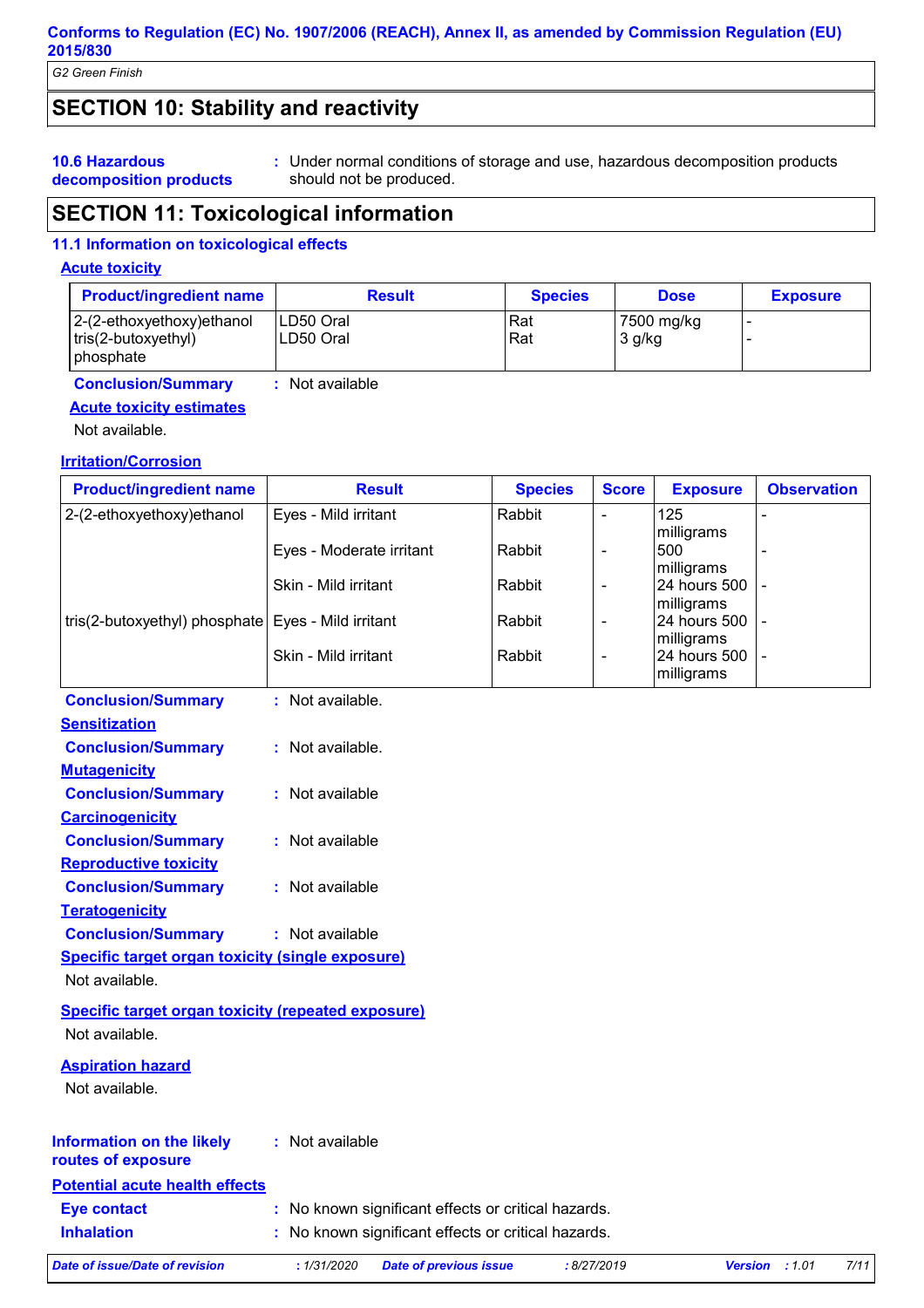*G2 Green Finish*

| <b>SECTION 11: Toxicological information</b> |                                                                                          |
|----------------------------------------------|------------------------------------------------------------------------------------------|
| <b>Skin contact</b>                          | : No known significant effects or critical hazards.                                      |
| <b>Ingestion</b>                             | : No known significant effects or critical hazards.                                      |
|                                              | <b>Symptoms related to the physical, chemical and toxicological characteristics</b>      |
| <b>Eye contact</b>                           | : No specific data.                                                                      |
| <b>Inhalation</b>                            | : No specific data.                                                                      |
| <b>Skin contact</b>                          | : No specific data.                                                                      |
| <b>Ingestion</b>                             | : No specific data.                                                                      |
|                                              | Delayed and immediate effects and also chronic effects from short and long term exposure |
| <b>Short term exposure</b>                   |                                                                                          |
| <b>Potential immediate</b><br>effects        | : Not available                                                                          |
| <b>Potential delayed effects</b>             | : Not available                                                                          |
| <b>Long term exposure</b>                    |                                                                                          |
| <b>Potential immediate</b><br>effects        | : Not available                                                                          |
| <b>Potential delayed effects</b>             | : Not available                                                                          |
| <b>Potential chronic health effects</b>      |                                                                                          |
| Not available.                               |                                                                                          |
| <b>Conclusion/Summary</b>                    | : Not available                                                                          |
| <b>General</b>                               | : No known significant effects or critical hazards.                                      |
| <b>Carcinogenicity</b>                       | : No known significant effects or critical hazards.                                      |
| <b>Mutagenicity</b>                          | : No known significant effects or critical hazards.                                      |
| <b>Teratogenicity</b>                        | : No known significant effects or critical hazards.                                      |
| <b>Developmental effects</b>                 | : No known significant effects or critical hazards.                                      |
| <b>Fertility effects</b>                     | : No known significant effects or critical hazards.                                      |

# **Other information :**

: Not available

# **SECTION 12: Ecological information**

## **12.1 Toxicity**

| <b>Product/ingredient name</b> | <b>Result</b>                                                   | <b>Species</b>             | <b>Exposure</b> |
|--------------------------------|-----------------------------------------------------------------|----------------------------|-----------------|
| $ 2-(2-ethoxyethoxy)e$ thanol  | Acute LC50 3340000 µg/l Fresh water                             | Daphnia - Daphnia magna -  | 148 hours       |
|                                |                                                                 | Neonate                    |                 |
|                                | Acute LC50 6010000 µg/l Fresh water                             | Fish - Ictalurus punctatus | 196 hours       |
|                                | tris(2-butoxyethyl) phosphate Acute LC50 11200 µg/l Fresh water | Fish - Pimephales promelas | 196 hours       |

**Conclusion/Summary :** Not available

## **12.2 Persistence and degradability**

**Conclusion/Summary :** Not available

#### **12.3 Bioaccumulative potential**

| <b>Product/ingredient name</b>     | <b>LogP</b> <sub>ow</sub> | <b>BCF</b> | <b>Potential</b> |
|------------------------------------|---------------------------|------------|------------------|
| $ 2-(2-ethoxyethoxy)ethanol$       | $-0.54$                   |            | <b>I</b> low     |
| tris(2-butoxyethyl) phosphate 3.75 |                           | 5.8        | low              |

# **12.4 Mobility in soil**

*Date of issue/Date of revision* **:** *1/31/2020 Date of previous issue : 8/27/2019 Version : 1.01 8/11*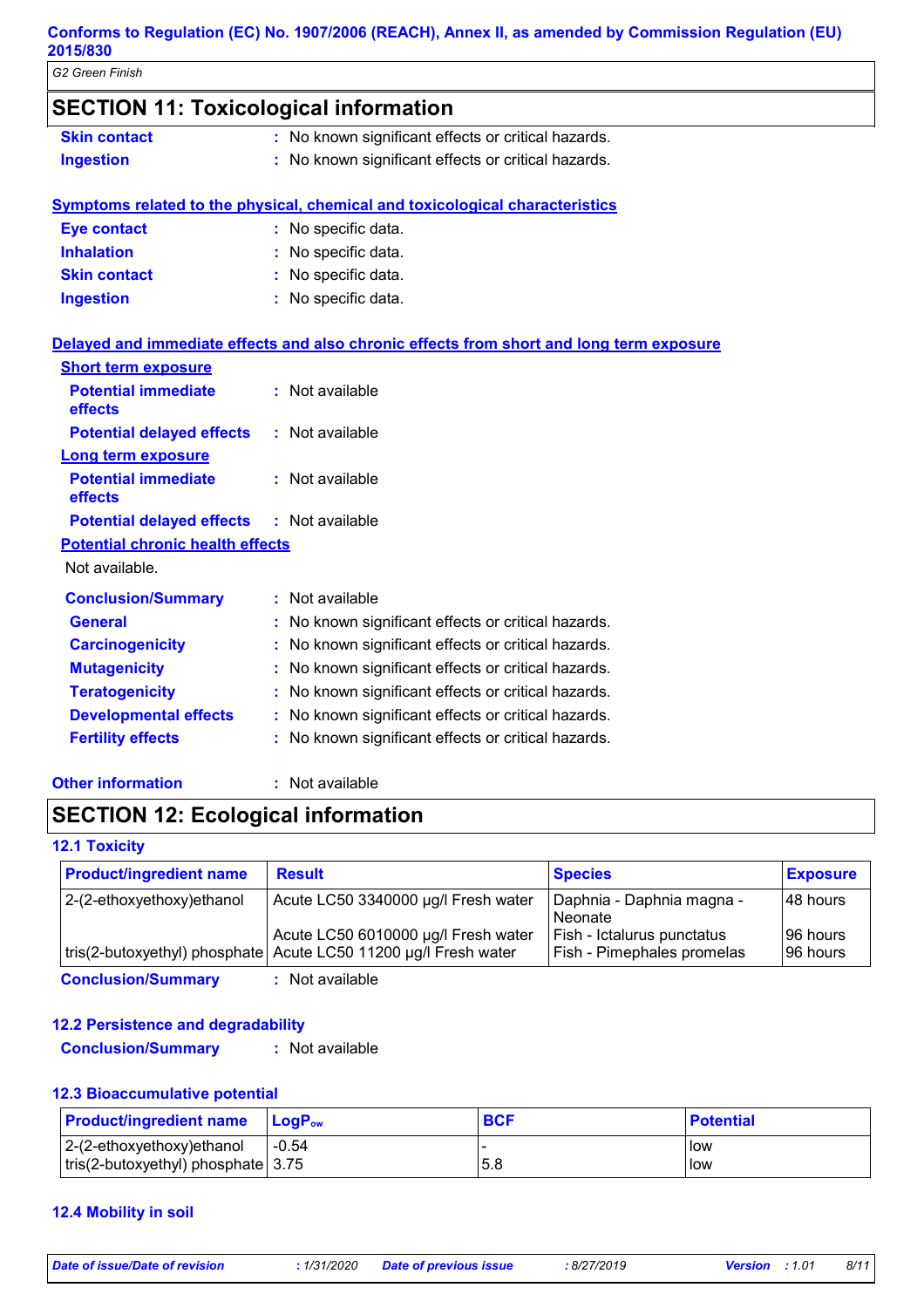| <b>SECTION 12: Ecological information</b>             |                 |  |
|-------------------------------------------------------|-----------------|--|
| <b>Soil/water partition</b><br>coefficient $(K_{oc})$ | : Not available |  |
| <b>Mobility</b>                                       | : Not available |  |

| 12.5 Results of PBT and vPvB assessment |                  |  |
|-----------------------------------------|------------------|--|
| <b>PBT</b>                              | : Not applicable |  |
| <b>vPvB</b>                             | : Not applicable |  |

| <b>12.6 Other adverse effects</b> | : No known significant effects or critical hazards. |
|-----------------------------------|-----------------------------------------------------|
|                                   |                                                     |

# **SECTION 13: Disposal considerations**

The information in this section contains generic advice and guidance. The list of Identified Uses in Section 1 should be consulted for any available use-specific information provided in the Exposure Scenario(s).

# **13.1 Waste treatment methods**

| <b>Product</b>             |                                                                                                                                                                                                                                                                                                                                                                                                                                                                                                                                                      |
|----------------------------|------------------------------------------------------------------------------------------------------------------------------------------------------------------------------------------------------------------------------------------------------------------------------------------------------------------------------------------------------------------------------------------------------------------------------------------------------------------------------------------------------------------------------------------------------|
| <b>Methods of disposal</b> | : The generation of waste should be avoided or minimized wherever possible.<br>Disposal of this product, solutions and any by-products should at all times comply<br>with the requirements of environmental protection and waste disposal legislation<br>and any regional local authority requirements. Dispose of surplus and non-<br>recyclable products via a licensed waste disposal contractor. Waste should not be<br>disposed of untreated to the sewer unless fully compliant with the requirements of<br>all authorities with jurisdiction. |
| <b>Hazardous waste</b>     | : Within the present knowledge of the supplier, this product is not regarded as<br>hazardous waste, as defined by EU Directive 2008/98/EC.                                                                                                                                                                                                                                                                                                                                                                                                           |
| <b>Packaging</b>           |                                                                                                                                                                                                                                                                                                                                                                                                                                                                                                                                                      |
| <b>Methods of disposal</b> | : The generation of waste should be avoided or minimized wherever possible. Waste<br>packaging should be recycled. Incineration or landfill should only be considered<br>when recycling is not feasible.                                                                                                                                                                                                                                                                                                                                             |
| <b>Special precautions</b> | : This material and its container must be disposed of in a safe way. Empty containers<br>or liners may retain some product residues. Avoid dispersal of spilled material and<br>runoff and contact with soil, waterways, drains and sewers.                                                                                                                                                                                                                                                                                                          |

# **SECTION 14: Transport information**

|                                                | <b>ADR/RID</b>           | <b>ADN</b>    | <b>IMDG</b>   | <b>IATA</b>    |
|------------------------------------------------|--------------------------|---------------|---------------|----------------|
| 14.1 UN number                                 | Not regulated            | Not regulated | Not regulated | Not regulated  |
| 14.2 UN proper<br>shipping name                | $\overline{\phantom{0}}$ |               |               |                |
| <b>14.3 Transport</b><br>hazard class(es)      | ٠                        |               | ۳             | $\blacksquare$ |
| <b>14.4 Packing</b><br>group                   |                          |               |               |                |
| 14.5<br><b>Environmental</b><br><b>hazards</b> | No.                      | No.           | No.           | No.            |

**user**

**14.6 Special precautions for Transport within user's premises:** always transport in closed containers that are **:** upright and secure. Ensure that persons transporting the product know what to do in the event of an accident or spillage.

*Date of issue/Date of revision* **:** *1/31/2020 Date of previous issue : 8/27/2019 Version : 1.01 9/11*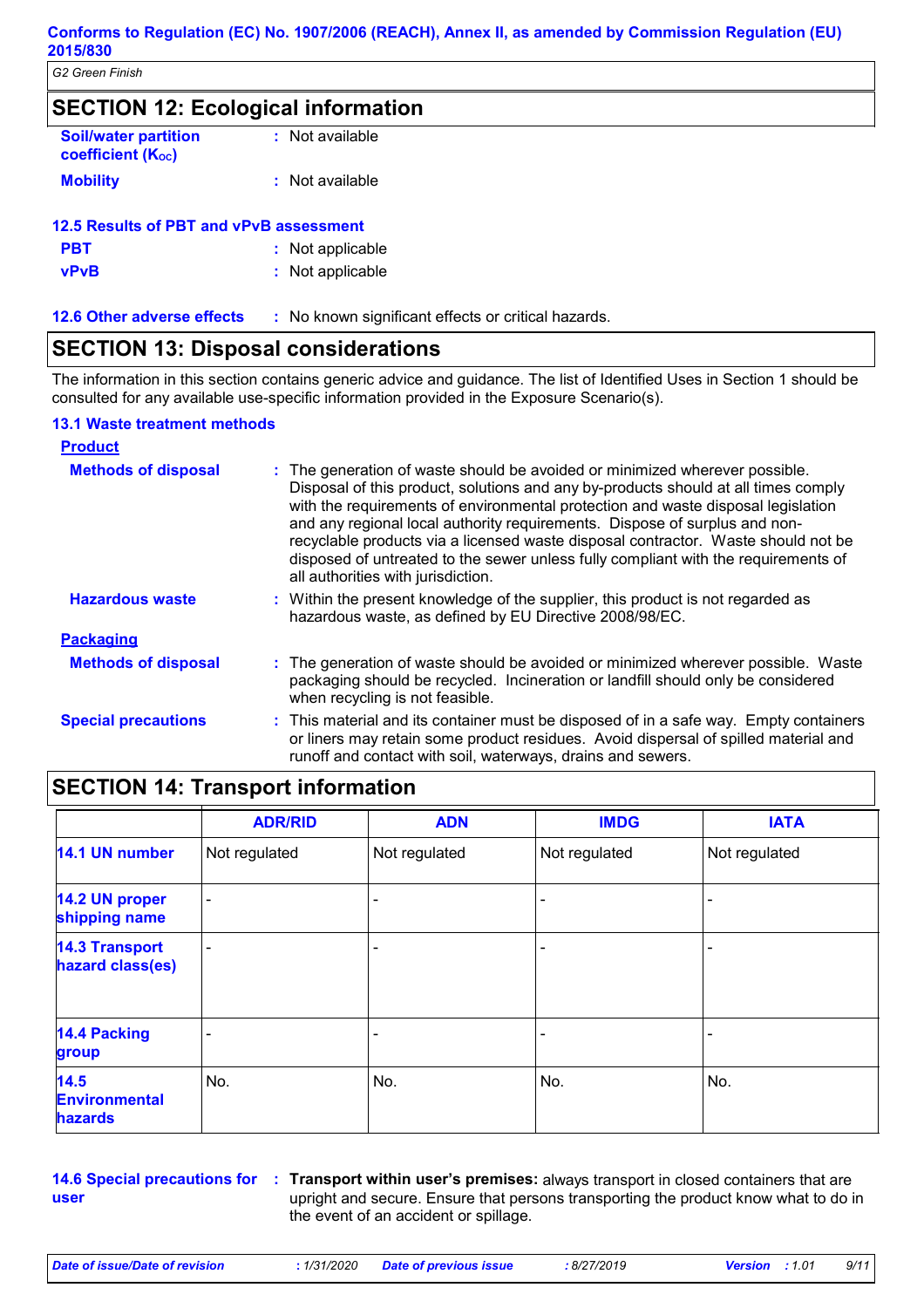*G2 Green Finish*

**SECTION 14: Transport information**

**14.7 Transport in bulk according to Annex II of MARPOL and the IBC Code** **:** Not available.

# **SECTION 15: Regulatory information**

**15.1 Safety, health and environmental regulations/legislation specific for the substance or mixture EU Regulation (EC) No. 1907/2006 (REACH)**

**Annex XIV - List of substances subject to authorization**

## **Annex XIV**

None of the components are listed.

# **Substances of very high concern**

None of the components are listed.

**Annex XVII - Restrictions :**

**on the manufacture, placing on the market and use of certain dangerous substances, mixtures and articles**

#### **Other EU regulations**

**Ozone depleting substances (1005/2009/EU)**

Not listed.

## **Prior Informed Consent (PIC) (649/2012/EU)**

Not listed.

#### **Seveso Directive**

This product is not controlled under the Seveso Directive.

| <b>Inventory list</b><br><b>Europe</b>           | : All components are listed or exempted.                                                                                                                                                          |
|--------------------------------------------------|---------------------------------------------------------------------------------------------------------------------------------------------------------------------------------------------------|
| <b>15.2 Chemical Safety</b><br><b>Assessment</b> | : This product contains a substance(s) for which a chemical safety assessment has<br>been completed or is not required because it is below the maximum allowable<br>import threshold under REACH. |

# **SECTION 16: Other information**

 $\nabla$  Indicates information that has changed from previously issued version. **Abbreviations and acronyms :** ATE = Acute Toxicity Estimate CLP = Classification, Labelling and Packaging Regulation [Regulation (EC) No. 1272/2008] DMEL = Derived Minimal Effect Level DNEL = Derived No Effect Level EUH statement = CLP-specific Hazard statement PBT = Persistent, Bioaccumulative and Toxic PNEC = Predicted No Effect Concentration RRN = REACH Registration Number vPvB = Very Persistent and Very Bioaccumulative

# **Procedure used to derive the classification according to Regulation (EC) No. 1272/2008 [CLP/GHS]**

| <b>Classification</b>                        |                                | <b>Justification</b>                               |
|----------------------------------------------|--------------------------------|----------------------------------------------------|
| Not classified.                              |                                |                                                    |
| <b>Full text of abbreviated H statements</b> |                                |                                                    |
| H319<br>H412                                 | Causes serious eye irritation. | Harmful to aquatic life with long lasting effects. |

*Date of issue/Date of revision* **:** *1/31/2020 Date of previous issue : 8/27/2019 Version : 1.01 10/11*